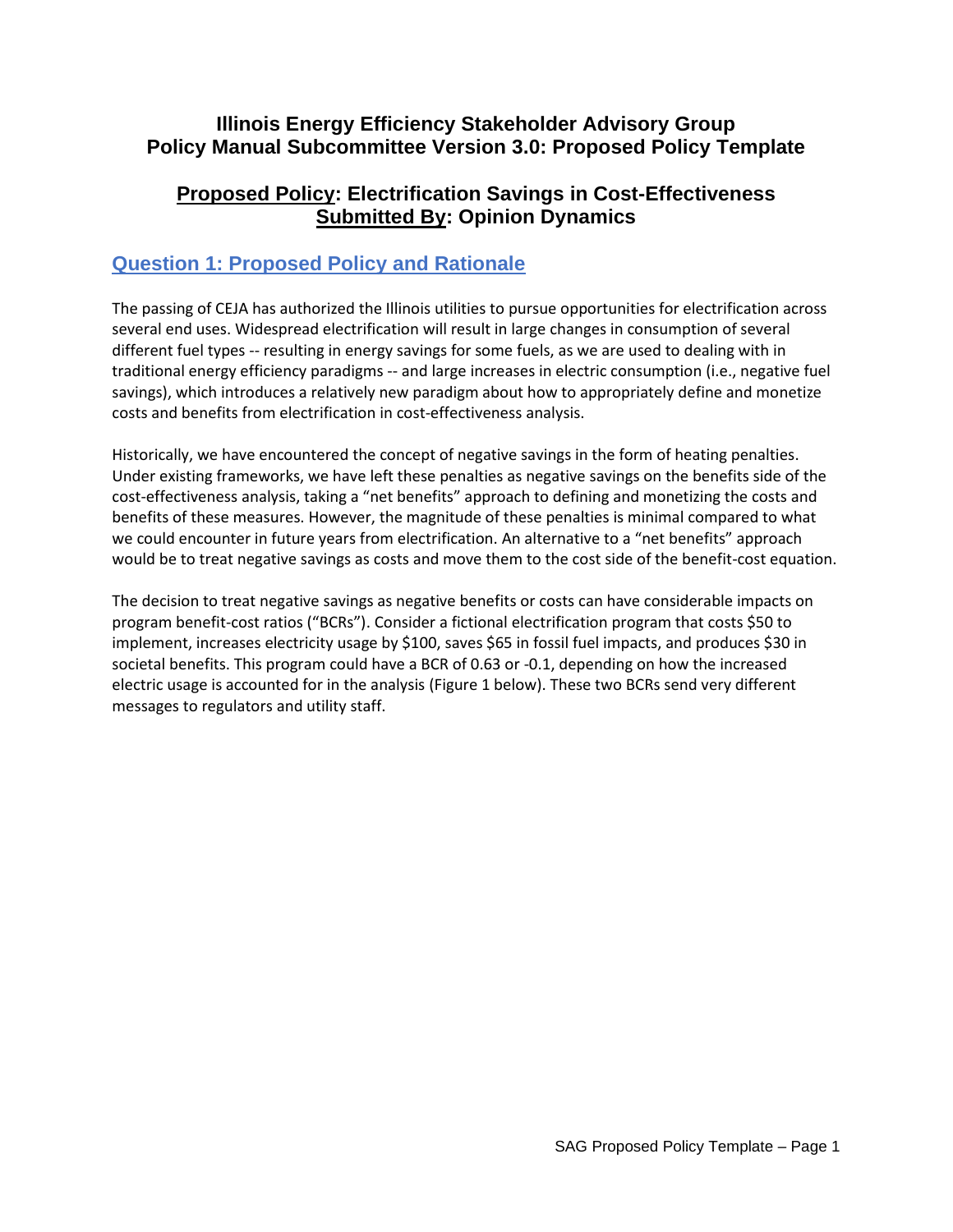

Figure 1. BCA distortions associated with negative savings

In addition to considering how best to categorize the impacts of electrification, we may also need to deliberate over how to appropriately monetize these impacts; particularly if we decide it is most appropriate to recategorize negative benefits as costs. The avoided costs typically used to monetize the impacts from energy efficiency measures are theoretical values meant to reflect how much it would have cost a utility to procure a kilowatt-hour that is saved through energy efficiency. However, when analyzing an electrification program, we flip this paradigm, and the kWh *does* need to be procured. Utilities may be inclined to think about these costs (e.g., transmission and distribution system upgrades) as real costs when they are the drivers of significant actual investments.

Applying the same monetization approach (via avoided costs) when calculating the benefit of saving a kilowatt-hour and the cost of procuring a kilowatt-hour helps to maintain consistency in the analysis and is a theoretically valid approach. It also ensures that electrification is monetized and analyzed consistently with other energy efficiency resources. Additionally, the cost per kilowatt-hour avoided cost values are theoretical, counterfactual values. Just as saving a single kilowatt-hour may not actually save any money in terms of procuring additional energy, adding a kilowatt-hour of consumption may not actually result in additional expenses to procure energy. Depending on the magnitude and location of the added electric load, however, electrification can result in real costs, such as infrastructure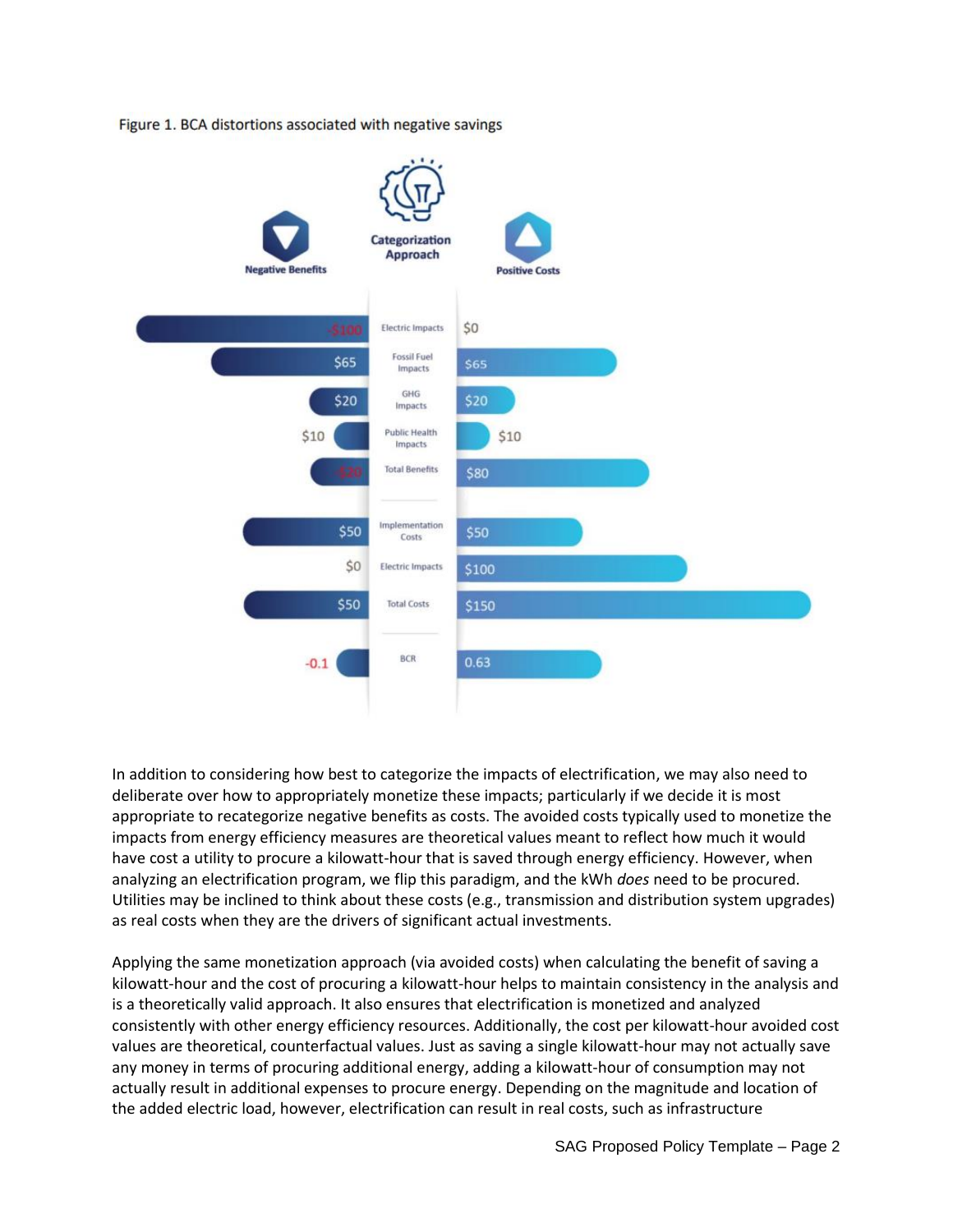investments (e.g., transformers), and at scale, could result in a need to procure additional generation. Incorporating the real costs of these investments may produce more useful and actionable costeffectiveness results for utility staff.

A third consideration relates to the level of analysis at which it becomes relevant to recategorize negative benefits as costs (if at all). For example, replacing an old fossil fuel furnace and inefficient central air conditioner (CAC) with an efficient heat pump could result in electric cooling savings while adding electric heating consumption; that heat pump might be installed as part of a larger HVAC program that, overall, results in net electricity savings. Therefore, the decision to recategorize added consumption as a cost at the end-use (e.g., treating negative heating savings as a cost and positive cooling savings as a benefit), measure (e.g., taking the net of the cooling and heating savings), or program level will produce different results.

As presented later in this proposal, most of the available literature and industry resources appear to indicate that recategorizing increased electric consumption as a cost is most appropriate. However, other resources indicate a "net benefits" approach is most appropriate, and this would align with how we have historically accounted for heating penalties.

Opinion Dynamics does not have a position on what the correct policy should be, but we do believe that this topic is important to discuss and that explicit guidance should be included in the Policy Manual about how to treat the impacts of electrification, to ensure all parties conduct cost-effectiveness analyses in a consistent manner and to ensure costs and benefits are defined consistently across the broader DER landscape in Illinois (e.g., EE, managed charging, building electrification, etc.).

## **Question 2: Utility Impact**

This policy will directly affect electric utilities authorized to pursue electrification activities under 8-103B (b-27). This policy will also likely indirectly affect Illinois gas utilities.

### **Question 3: Background Research**

a. **California Public Utilities Commission**: When the CPUC originally formulated the traditional set of cost-effectiveness tests used to evaluate energy efficiency programs, the CPUC adopted a principle that benefits and costs should always be positive values (i.e., a negative benefit is a cost).

a. Source: [https://www.aceee.org/files/proceedings/2016/data/papers/4\\_837.pdf](https://www.aceee.org/files/proceedings/2016/data/papers/4_837.pdf)

- b. **The National Standard Practice Manual for Benefit-Cost Analysis of Distributed Energy Resources:** The NSPM for DERs is somewhat ambiguous in its discussion of how to treat added electric consumption from electrification. For example, the document notes that electrification resources often increase electric system costs, which can be interpreted to mean negative savings from electrification should be treated as costs. However, the document later states that the inclusion of other benefits associated with electrification technologies, such as Demand Response, can "reduce" added costs resulting from electrification, which could be interpreted as a suggestion to use a "net benefits" approach.
	- a. Source: [https://www.nationalenergyscreeningproject.org/wp](https://www.nationalenergyscreeningproject.org/wp-content/uploads/2020/08/NSPM-DERs_08-24-2020.pdf)[content/uploads/2020/08/NSPM-DERs\\_08-24-2020.pdf](https://www.nationalenergyscreeningproject.org/wp-content/uploads/2020/08/NSPM-DERs_08-24-2020.pdf)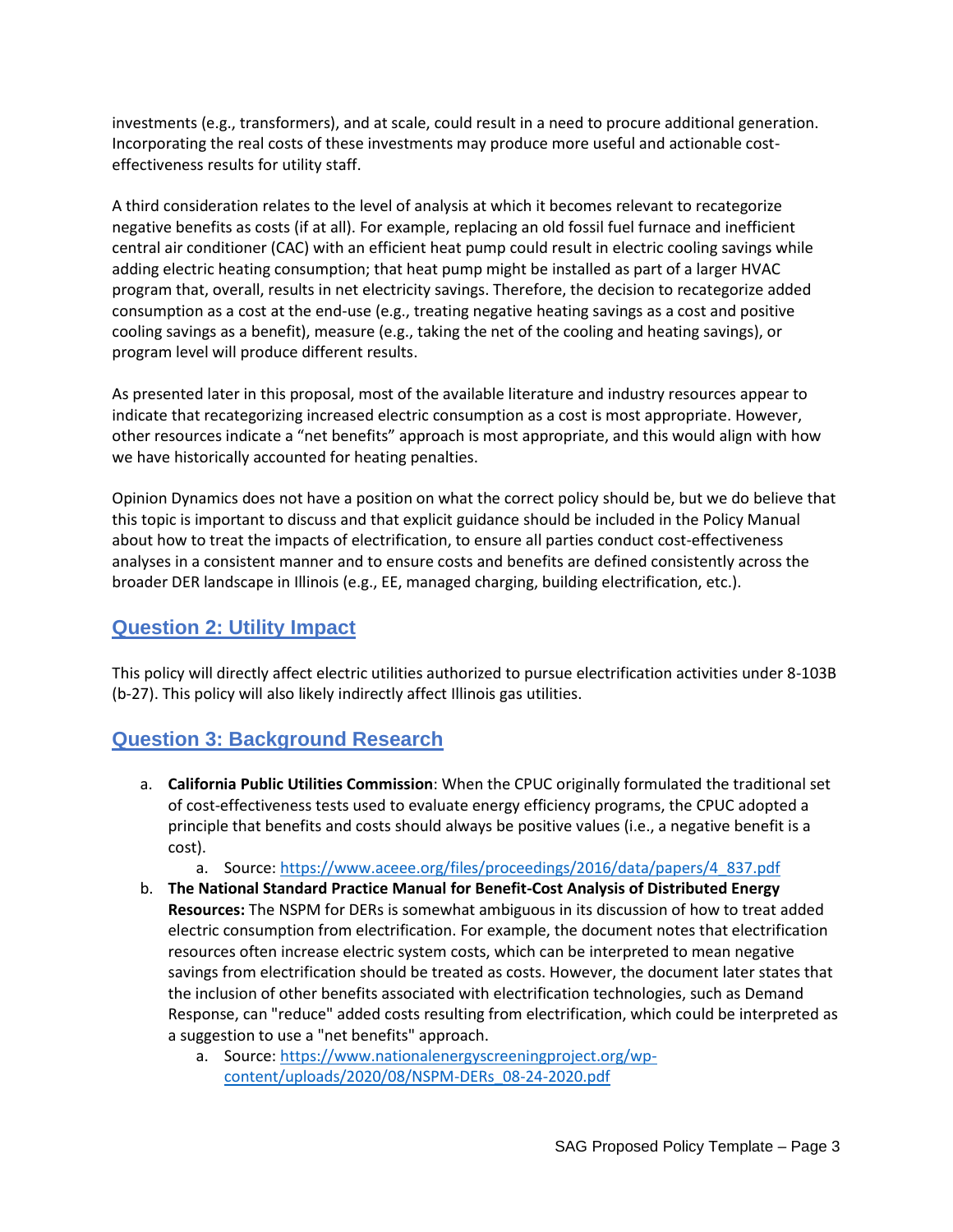- c. **Cost-Effectiveness Analyses of TE in Various Jurisdictions**: As a point of comparison, we reviewed cost-effectiveness reports for transportation electrification programs across the country. We consistently found that added electricity consumption was treated as a cost.
	- a. Example: [https://www.xcelenergy.com/staticfiles/xe](https://www.xcelenergy.com/staticfiles/xe-responsive/Company/Rates%20&%20Regulations/Regulatory%20Filings/CO%20Recent%20Filings/04_Attachment%20SWW-7.pdf)[responsive/Company/Rates%20&%20Regulations/Regulatory%20Filings/CO%20Recent](https://www.xcelenergy.com/staticfiles/xe-responsive/Company/Rates%20&%20Regulations/Regulatory%20Filings/CO%20Recent%20Filings/04_Attachment%20SWW-7.pdf) [%20Filings/04\\_Attachment%20SWW-7.pdf](https://www.xcelenergy.com/staticfiles/xe-responsive/Company/Rates%20&%20Regulations/Regulatory%20Filings/CO%20Recent%20Filings/04_Attachment%20SWW-7.pdf)
	- b. Example:<https://www.epri.com/research/products/000000003002007751>

# **Optional Question 4: Commission Decision**

To our knowledge, the ICC has addressed similar issues on two occasions:

- 1. **Current Policy Manual Guidance on O&M Cost Reductions from EE Measures**: In previous Policy Manual discussions, it was decided that any avoided O&M costs (i.e., negative O&M costs) should be treated as benefits and moved to the benefits side of the equation.
	- a. **Source**: [https://ilsag.s3.amazonaws.com/IL\\_EE\\_Policy\\_Manual\\_Version\\_2.1\\_Final\\_12-7-](https://ilsag.s3.amazonaws.com/IL_EE_Policy_Manual_Version_2.1_Final_12-7-2021-1.pdf) [2021-1.pdf](https://ilsag.s3.amazonaws.com/IL_EE_Policy_Manual_Version_2.1_Final_12-7-2021-1.pdf)
- 2. **CEJA Working Group Staff Report**: Per requirements from the CEJA legislation, the ICC initiated a series of workshops to solicit feedback on the Beneficial Electrification provisions in the law (separate from the electrification provisions included in Section 8-103B (b-27). One of the topics of discussion in the workshops was the law's requirement that the utilities' Beneficial Electrification Plans be "cost-beneficial", and how that standard should be defined. Ultimately, the staff report identified the topic of how to perform cost-effectiveness analysis of these plans as an "Open Issue" because several parties disagreed. However, the report also included an extract of the legislation's definition of "cost-beneficial", as well as a visual interpretation of the definition, which indicated that it was appropriate to calculate the benefits of the plans as the net of increased electric costs and avoided costs of other fuels:
	- a. "The plan shall be determined to be cost-beneficial if the total cost of beneficial electrification expenditures is less than the net present value of increased electricity costs (defined as marginal avoided energy, avoided capacity, and avoided transmission and distribution system costs) avoided by programs under the plan, the net present value of reductions in other customer energy costs, net revenue from all electric charging in the service territory, and the societal value of reduced carbon emissions and surface-level pollutants, particularly in environmental justice communities. The calculation of costs and benefits should be based on net impacts, including the impact on customer rates."